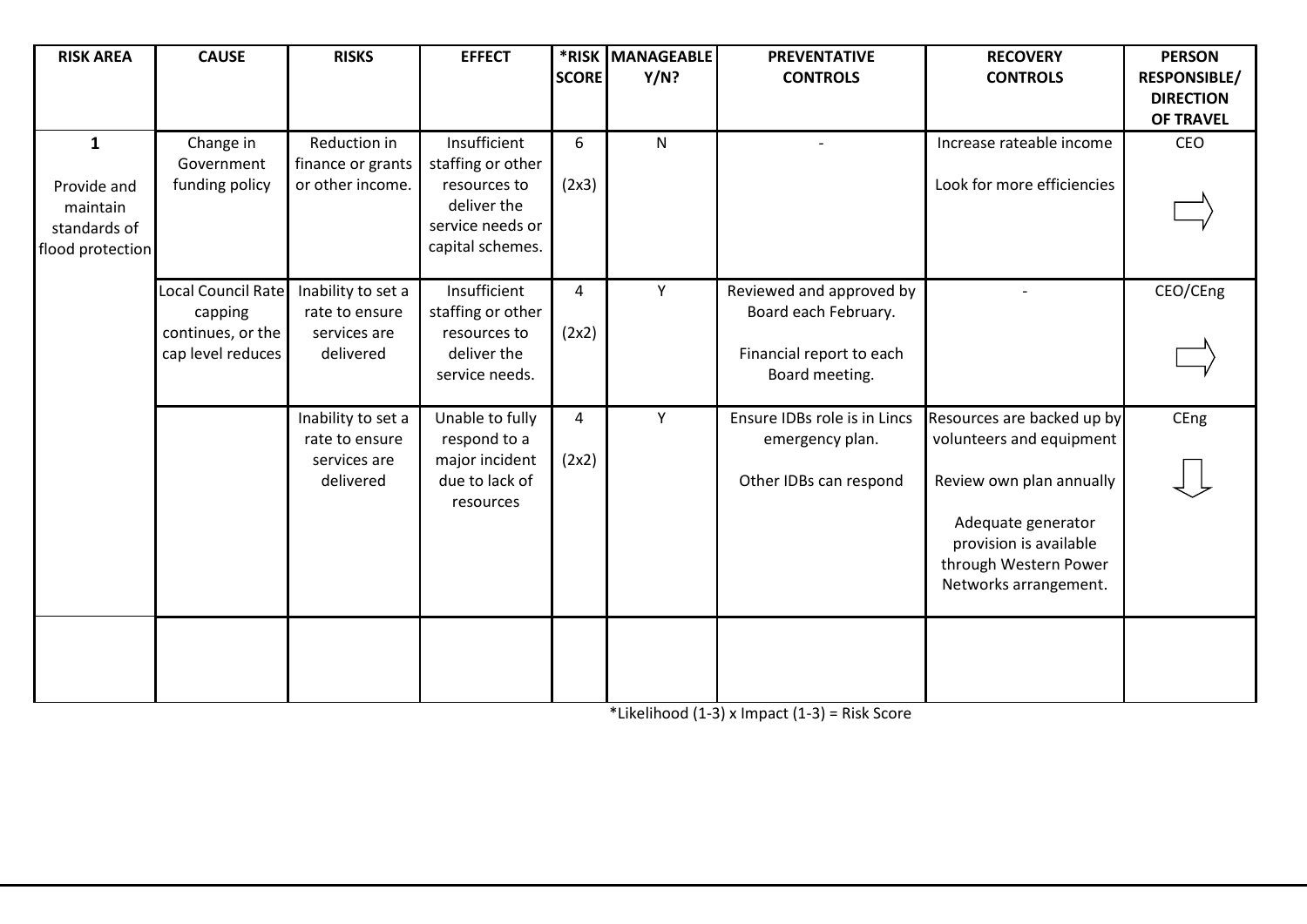| <b>RISK AREA</b>                                                                          | <b>CAUSE</b>                                                        | <b>RISKS</b>                                                                            | <b>EFFECT</b>                                                                | <b>SCORE</b> | *RISK MANAGEABLE<br>Y/N? | <b>PREVENTATIVE</b><br><b>CONTROLS</b>                                                                                                                                                                                                                                                                                                      | <b>RECOVERY</b><br><b>CONTROLS</b>                                                                                          | <b>PERSON</b><br><b>RESPONSIBLE/</b><br><b>DIRECTION</b><br><b>OF TRAVEL</b> |
|-------------------------------------------------------------------------------------------|---------------------------------------------------------------------|-----------------------------------------------------------------------------------------|------------------------------------------------------------------------------|--------------|--------------------------|---------------------------------------------------------------------------------------------------------------------------------------------------------------------------------------------------------------------------------------------------------------------------------------------------------------------------------------------|-----------------------------------------------------------------------------------------------------------------------------|------------------------------------------------------------------------------|
| $\overline{2}$<br>Provide a safe<br>working<br>environment for<br>staff and the<br>public | Employees<br>contravene H&S<br>policies and<br>method<br>statements | An employee is<br>injured or killed                                                     | Potential legal<br>proceedings up to<br>corporate<br>manslaughter<br>charges | 6<br>(2x3)   | Y                        | <b>Outsourced H&amp;S Advice</b><br>$\bullet$<br>Compliant H&S manual<br>$\bullet$<br><b>Active H&amp;S Committee</b><br>$\bullet$<br>Monitored staff training<br>$\bullet$<br>and re-fresher training<br>$\bullet$<br>Standing agenda item<br>$\bullet$<br>for Board meetings<br>Annual review of policy<br>$\bullet$<br>and Risk Register | Employer's and Public<br>Liability Insurances in place                                                                      | <b>Board</b><br>CEO/CEng                                                     |
|                                                                                           |                                                                     | Private property<br>is damaged, or<br>members of the<br>public are injured<br>or killed | Potential legal<br>proceedings up to<br>corporate<br>manslaughter<br>charges | 6<br>(2x3)   | Y                        | As above                                                                                                                                                                                                                                                                                                                                    | Employer's and Public<br>Liability Insurances in place                                                                      | <b>Board</b><br>CEO/CEng                                                     |
|                                                                                           |                                                                     | The Board's<br>property is<br>damaged                                                   | Financial loss due<br>to repair costs                                        | 4<br>(2x2)   | Υ                        | As above                                                                                                                                                                                                                                                                                                                                    | <b>Accidental Damage</b><br>Insurance in place<br>The sums assured are<br>reviewed e year to ensure<br>they remain adequate | <b>Board</b><br>CEO/CEng                                                     |
|                                                                                           |                                                                     |                                                                                         |                                                                              |              |                          |                                                                                                                                                                                                                                                                                                                                             |                                                                                                                             |                                                                              |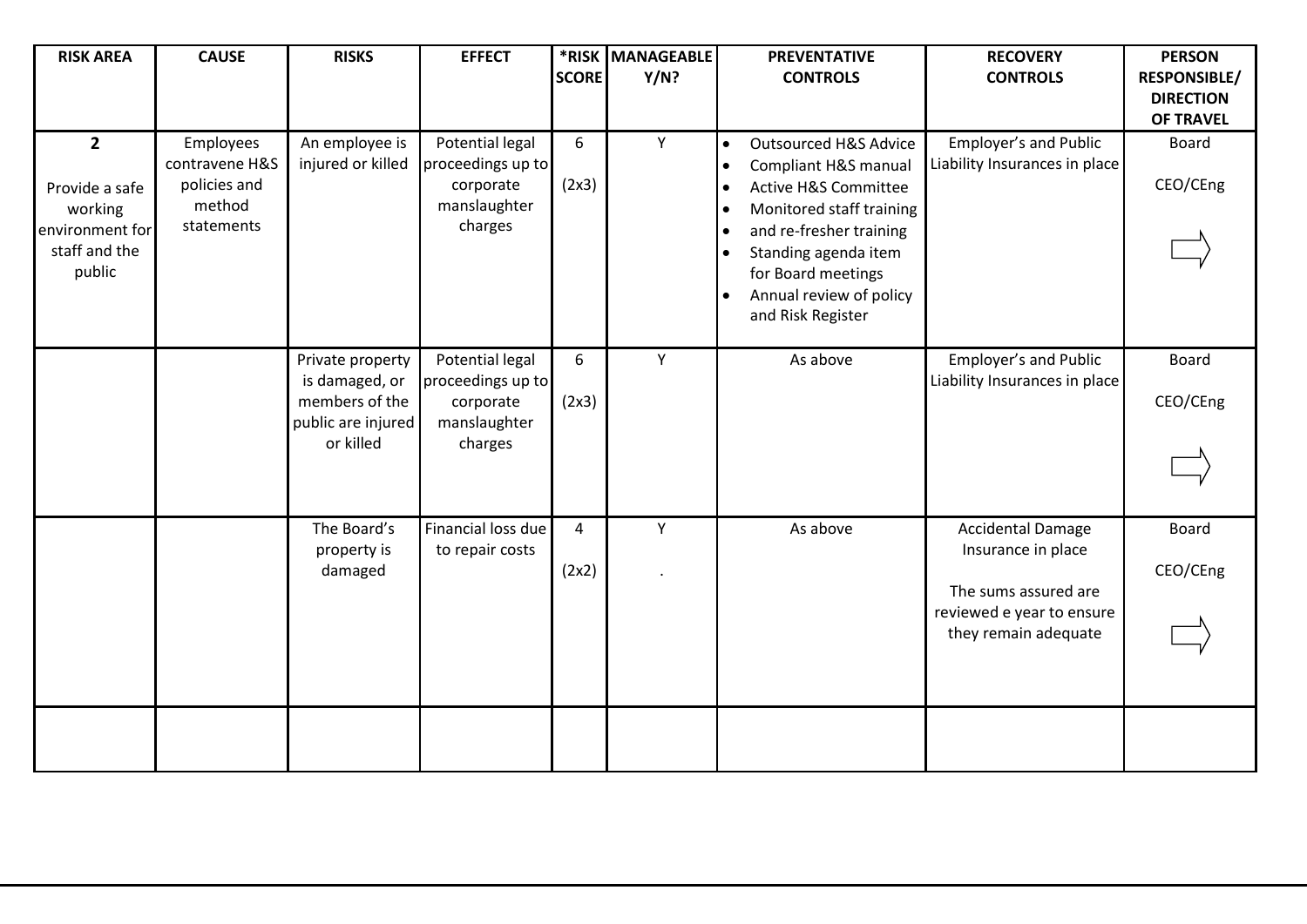| <b>RISK AREA</b>                                                                                                                                   | <b>CAUSE</b>                                                                                                            | <b>RISKS</b>                                                             | <b>EFFECT</b>                                                                                                 | <b>SCORE</b>            | *RISK MANAGEABLE<br>Y/N? | <b>PREVENTATIVE</b><br><b>CONTROLS</b>                                                                                                                          | <b>RECOVERY</b><br><b>CONTROLS</b>                                                                                     | <b>PERSON</b><br><b>RESPONSIBLE/</b><br><b>DIRECTION</b><br><b>OF TRAVEL</b> |
|----------------------------------------------------------------------------------------------------------------------------------------------------|-------------------------------------------------------------------------------------------------------------------------|--------------------------------------------------------------------------|---------------------------------------------------------------------------------------------------------------|-------------------------|--------------------------|-----------------------------------------------------------------------------------------------------------------------------------------------------------------|------------------------------------------------------------------------------------------------------------------------|------------------------------------------------------------------------------|
| $\overline{\mathbf{3}}$<br>Maintain<br>financial records<br>and Reports<br>that are<br>accurate and<br>compliant with<br>recommended<br>accounting | An accounting<br>error or<br>governance issue<br>transpires due to<br>poor<br>management and<br>or internal<br>controls | Adverse audit<br>report in the<br>public domain                          | Reputational<br>damage<br>possible legal<br>action if<br>negligence and<br>loss of confidence<br>in the Board | $\overline{a}$<br>(2x2) | Y                        | Employ a qualified<br>accountant (s.151 officer)<br>External and internal audit<br>reporting to the Board<br><b>Financial regulations</b><br>reviewed annually. | Directors' and Officers'<br>insurance in place                                                                         | <b>Board</b>                                                                 |
| practice.                                                                                                                                          |                                                                                                                         | Loss of income<br>through error or<br>fraud                              | As above                                                                                                      | $\overline{2}$<br>(2x1) | Y                        | As above plus good internal<br>controls and segregation of<br>duties.<br>Whistleblowing policy                                                                  | Fraud Insurance                                                                                                        | CEO                                                                          |
| 4<br>Operate a<br>secure ICT<br>network that<br>protects the<br>Board from<br>data loss                                                            | A cyber-attack is<br>launched against<br>the Board                                                                      | The Board suffer<br>a major data<br>breach and/or is<br>held to ransom   | The Board suffers<br>reputational<br>damage<br>The Board may<br>have to pay a<br>ransom                       | 6<br>(2x3)              | Υ                        | All staff have received cyber<br>security training in                                                                                                           | We are exploring cyber<br>security insurance in 2019<br>that will cover the Board in<br>the event of a<br>cyber attack | CEO                                                                          |
|                                                                                                                                                    | An unwanted<br>virus enters the<br>Board's network                                                                      | The network<br>becomes<br>compromised and<br>staff are unable<br>to work | The Board suffers<br>reputational<br>damage and are<br>unable to operate<br>efficiently/at all                | $\overline{4}$<br>(2x2) | Υ                        | Quiss, our network managers<br>operate a robust email virus<br>control regime<br>Staff are alerted as new<br>viruses are launched                               | Quiss would ensure our<br>network was rebuilt as a<br>"clean" network                                                  | CEO                                                                          |